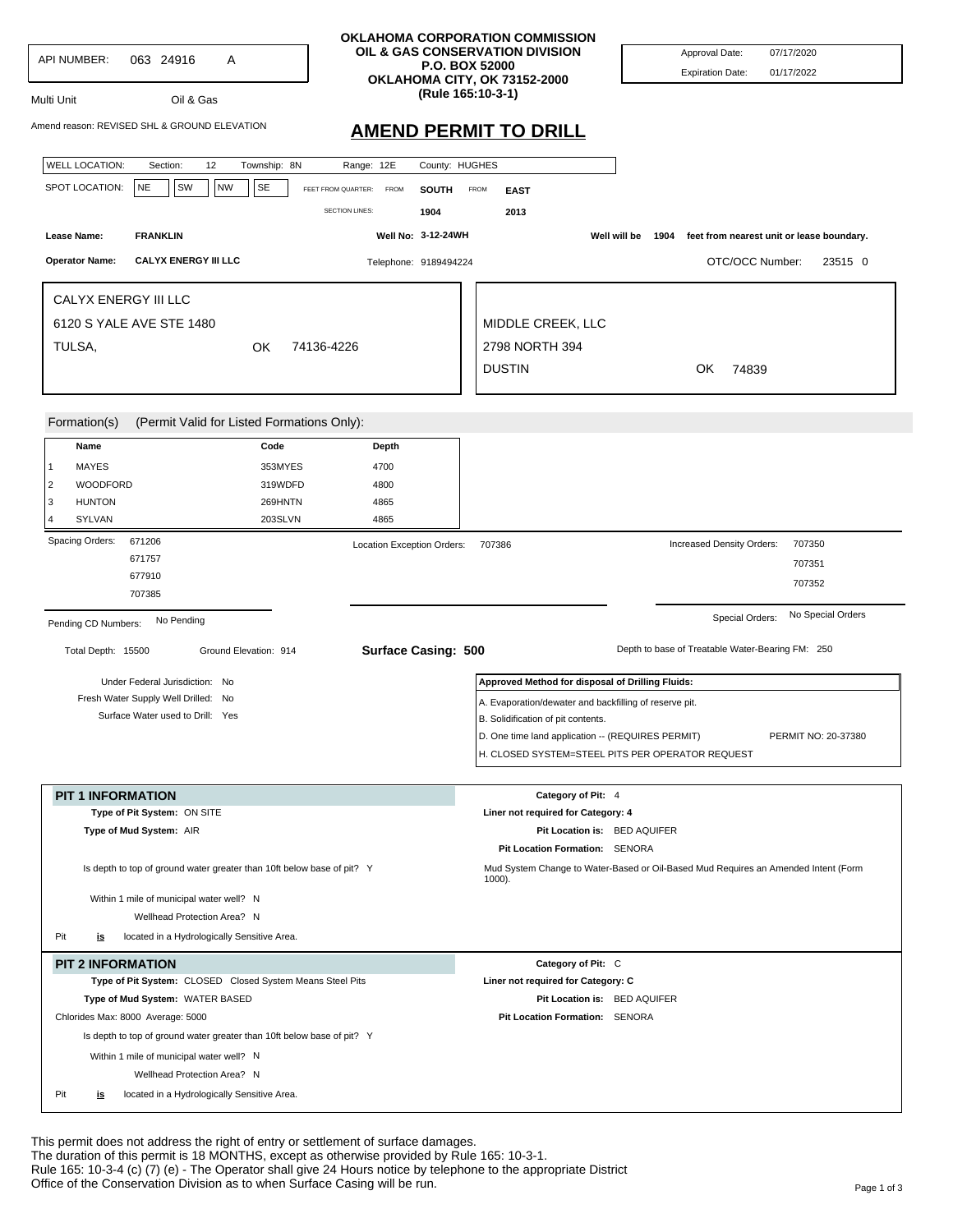| <b>MULTI UNIT HOLE 1</b>       |                   |                        |                                    |  |
|--------------------------------|-------------------|------------------------|------------------------------------|--|
| Section: 24                    | Township: 8N      | Range: 12E             | Total Length: 10200                |  |
|                                | County: PITTSBURG |                        | Measured Total Depth: 15500        |  |
| Spot Location of End Point: SE | sw                | -SE<br>sw              | True Vertical Depth: 4900          |  |
|                                | Feet From: SOUTH  | 1/4 Section Line: 165  | End Point Location from            |  |
| Feet From: <b>EAST</b>         |                   | 1/4 Section Line: 2000 | Lease, Unit, or Property Line: 165 |  |

| <b>NOTES:</b>                                                                       |                                                                                                                                                                                                                                                                                                                                                                 |  |  |  |
|-------------------------------------------------------------------------------------|-----------------------------------------------------------------------------------------------------------------------------------------------------------------------------------------------------------------------------------------------------------------------------------------------------------------------------------------------------------------|--|--|--|
| Category                                                                            | <b>Description</b>                                                                                                                                                                                                                                                                                                                                              |  |  |  |
| <b>HYDRAULIC FRACTURING</b>                                                         | 7/13/2020 - GC2 - OCC 165:10-3-10 REQUIRES:                                                                                                                                                                                                                                                                                                                     |  |  |  |
|                                                                                     | 1) PRIOR TO COMMENCEMENT OF HYDRAULIC FRACTURING OPERATIONS FOR HORIZONTAL<br>WELLS, NOTICE GIVEN FIVE BUSINESS DAYS IN ADVANCE TO OFFSET OPERATORS WITH<br>WELLS COMPLETED IN THE SAME COMMON SOURCE OF SUPPLY WITHIN 1/2 MILE:                                                                                                                                |  |  |  |
|                                                                                     | 2) WITH NOTICE ALSO GIVEN 48 HOURS IN ADVANCE OF HYDRAULIC FRACTURING ALL WELLS<br>TO BOTH THE OCC CENTRAL OFFICE AND LOCAL DISTRICT OFFICES, USING THE "FRAC<br>NOTICE FORM" FOUND AT THE FOLLOWING LINK: OCCEWEB.COM/OG/OGFORMS.HTML; AND,                                                                                                                    |  |  |  |
|                                                                                     | 3) THE CHEMICAL DISCLOSURE OF HYDRAULIC FRACTURING INGREDIENTS FOR ALL WELLS<br>TO BE REPORTED TO FRACFOCUS WITHIN 60 DAYS AFTER THE CONCLUSION THE HYDRAULIC<br>FRACTURING OPERATIONS, USING THE FOLLOWING LINK: FRACFOCUS.ORG                                                                                                                                 |  |  |  |
| INCREASED DENSITY - 707350 (201905614)                                              | 7/16/2020 - GB6 - 12-8N-12E<br>X671757 WDFD<br>3 WELLS<br>CALYX ENERGY III, LLC<br>01/09/2020                                                                                                                                                                                                                                                                   |  |  |  |
| INCREASED DENSITY - 707351 (201905615)                                              | 7/16/2020 - GB6 - 13-8N-12E<br>X671757 WDFD<br>3 WELLS<br>CALYX ENERGY III, LLC<br>01/09/2020                                                                                                                                                                                                                                                                   |  |  |  |
| INCREASED DENSITY - 707352 (201905616)                                              | 7/16/2020 - GB6 - 24-8N-12E<br>X671206 WDFD<br>3 WELLS<br>CALYX ENERGY III, LLC<br>01/09/2020                                                                                                                                                                                                                                                                   |  |  |  |
| LOCATION EXCEPTION - 707386 (201905611) 7/16/2020 - GB6 - (I.O.) 12, 13, 24 -8N-12E | X671206 MYES, WDFD, HNTN 24-8N-12E<br>X671757 MYES, WDFD, HNTN 12, 13 -8N-12E<br>X677910 SLVN 12, 13, 24 -8N-12E<br>COMPL. INT. (12-8N-12E) NFT 1600' FSL, NCT 0' FSL, NCT 1600' FEL<br>COMPL. INT. (13-8N-12E) NCT 0' FNL, NCT 0' FSL, NCT 1600' FEL<br>COMPL. INT. (24-8N-12E) NCT 0' FNL, NCT 165' FSL, NCT 1600' FEL<br>CALYX ENERGY III, LLC<br>01/10/2020 |  |  |  |
| SPACING – 671206                                                                    | 7/16/2020 - GB6 - (640)(HOR) 24-8N-12E<br>EST CNEY, MYES, WDFD, HNTN<br>COMPL. INT. (WDFD) NCT 165' FSL, NCT 165' FNL, NCT 330' FEL, NCT 330' FWL<br>COMPL. INT. (CNEY) NCT 330' FB<br>COMPL. INT. (MYES, HNTN) NCT 660' FB                                                                                                                                     |  |  |  |
| SPACING – 671757                                                                    | 7/16/2020 - GB6 - (640)(HOR) 12, 13, -8N-12E<br>EST CNEY, MYES, WDFD, HNTN<br>COMPL. INT. (WDFD) NCT 165' FSL, NCT 165' FNL, NCT 330' FEL, NCT 330' FWL<br>COMPL. INT. (CNEY) NCT 330' FB<br>COMPL. INT. (MYES, HNTN) NCT 660' FB                                                                                                                               |  |  |  |
| SPACING - 677910                                                                    | 7/16/2020 - GB6 - (640)(HOR) 12, 13, 24 -8N-12E<br><b>EXT 671213 SLVN</b><br>COMPL. INT. NCT 330' FB                                                                                                                                                                                                                                                            |  |  |  |

This permit does not address the right of entry or settlement of surface damages. The duration of this permit is 18 MONTHS, except as otherwise provided by Rule 165: 10-3-1. Rule 165: 10-3-4 (c) (7) (e) - The Operator shall give 24 Hours notice by telephone to the appropriate District Office of the Conservation Division as to when Surface Casing will be run.